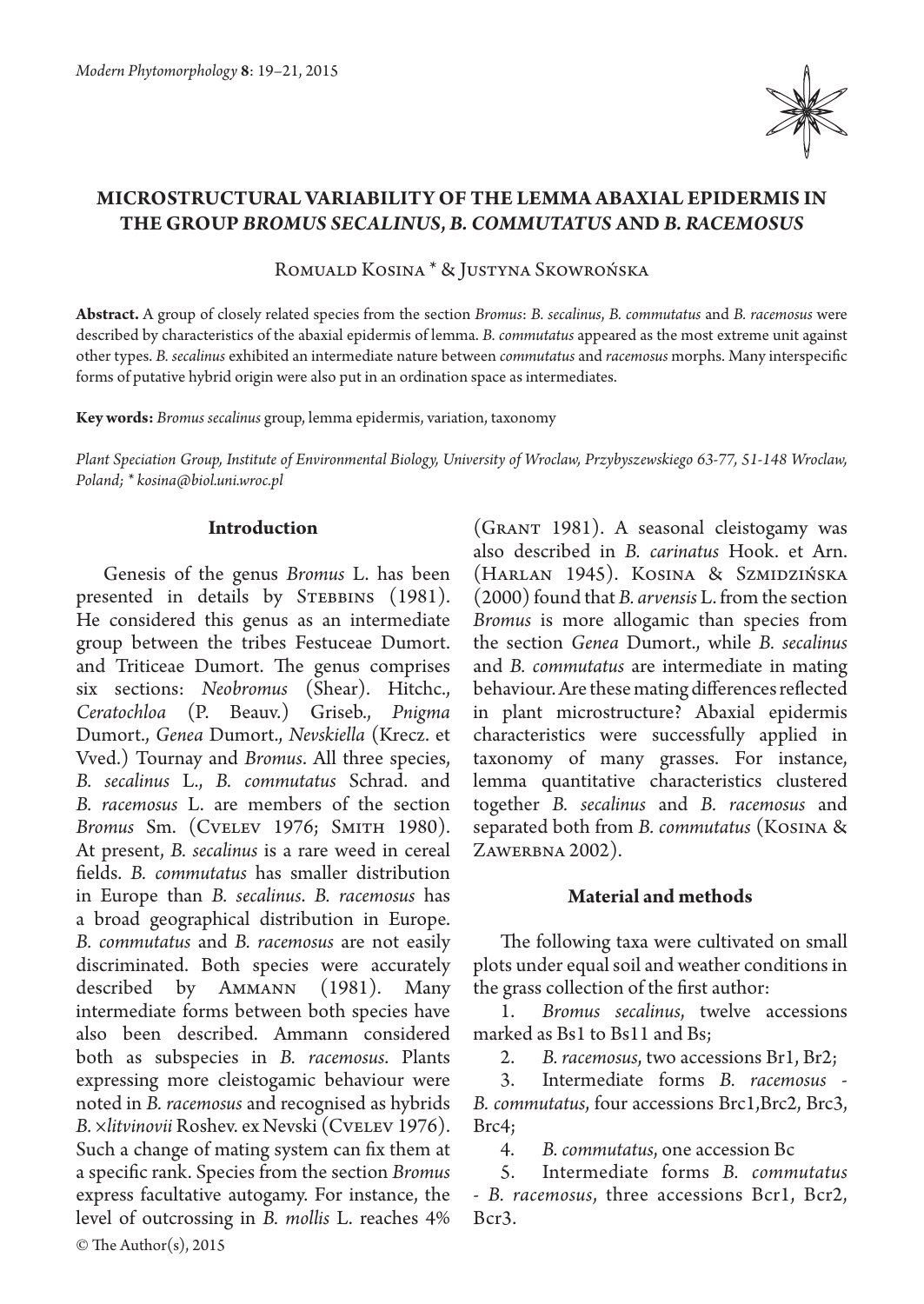

**Fig. 1.** A minimum spanning tree of the group *Bromus secalinus*, *B. commutatus* and *B. racemosus*. OTUs (species) are scattered in a non-metric multidimensional scaling ordination space (*x, y* and *z* axes). OTUs were described by micromorphology of the lemma abaxial epidermis.

The random samples of diaspores  $(n = 30)$ were treated according to the completely randomised one-way classification. Varnish replicas of the lemma abaxial epidermis were observed under an Amplival microscope. The following types of short cells were counted per a comparable surface of each accession: duplexes (silica and cork cells), papillae, simple short cells and triplexes. Data were elaborated by taxonomic numerical methods including the Kruskal's non-metric multidimensional scaling according to ROHLF (1994). Results are presented in the form of diagram as the minimum spanning tree.

## **Results and discussion**

Characters of lemma epidermis are significantly negatively correlated, as follows (Pearson correlation):

duplex *versus* papilla,  $r = -0.60***$ ;

duplex *versus* simple short cell,  $r = -0.46^*$ . This means that papillae and simple short

cells are morphogenetically linked *versus* duplexes. The one cytokinesis creating single cell is a different morphogenetic event from that giving duplexes (two cytokineses) and both these kinds of meristemoid activity are interchangeable. The papillae are the main morphogenetic event in the lemma. It was proved that epidermal characteristics of lemma or palea independently discriminate species within the genus *Bromus* (Kosina 1997). Then, the data of lemma can be applied here for a taxonomic purpose. A matrix of average taxonomic distances was used in the UPGMA clustering method. Numerical results show that maximum epidermal meristemoidal events (cytokineses) were detected in *B. commutatus*, while minimum in the accession Brc4. This picture, maximum *versus* minimum, is also well presented in Fig. 1, when the nonmetric multidimensional scaling was applied. Many intermediate forms between extreme accessions, including *B. secalinus*, prove that this group of species is biologically complex.